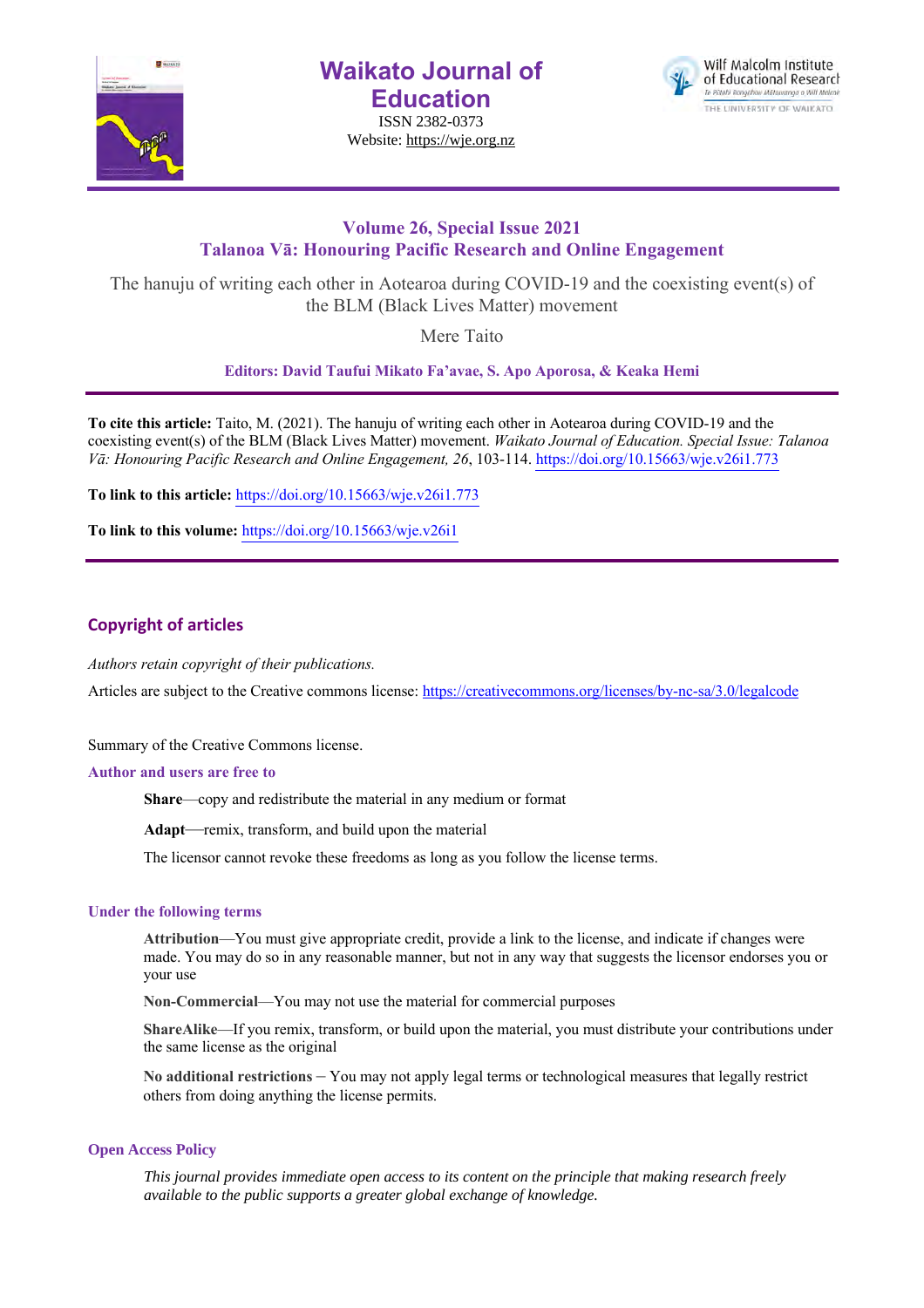### **Waikato Journal of Education**

Te Hautaka Mātauranga o Waikato



Volume 26, Special Issue: Talanoa Vā: Honouring Pacific Research and Online Engagement

# **The hanuju of** *writing each other* **in Aotearoa during COVID-19 and the coexisting event(s) of the BLM (Black Lives Matter) movement**

**Mere Taito**  The University of Waikato New Zealand

## **Abstract**

*Every poem has a creation talanoa: a story of how it was written. In a Rotuman context, 'talanoa' or story, can either be a 'rogrog/o' or 'hanuju'. From conception to final drafting, the creation hanuju can reveal the often-volatile relationship between a poet's internal self-talk and external historical and contemporary experiences. Memories (shaped by external experiences) will feed mulling, reliving, and reimagination (internal self-talk) and can consequently and impulsively set off the content, tone, form, and literary techniques of a poem into unanticipated directions. It is not uncommon for a poet to step away from a stanza and reflexively ask, 'How did I get here?!' Other external factors of poetic crafting are the social and political climate of the time of writing, the purpose and specifications of a commissioned task, and research. Research is necessary if a poem insists on wandering into ragged and unfamiliar territory. Of all these factors, current socio-political climate is perhaps the most influential in mobilising communities and individuals to engage in creative thinking and writing.* 

*This article is a one-way (because as a reader, you are not in the position to interrupt me) hanuju of my creative process of writing the poem* Writing each other *during COVID-19 and the concurrent event(s) of the BLM movement. This hanuju critically discusses the themes of remember-ing obedience, mov-ing over in honour of disobedience, and conced-ing power that emerged as a vison for unity and kotahitanga. In essence, this hanuju is largely a story of disobedience: a celebration of my mapiga (grandmother) Lilly's gift of Rotuman language storytelling and the centring of the Rotuman language in a poem written for a predominantly mixed audience in the Waikato region of Aotearoa.* 

## **Keywords**

Mapiga; hanuju; rogrogo; Rotuman language; memory; creative poetic practice; obedience; disobedience; conceding; power-sharing

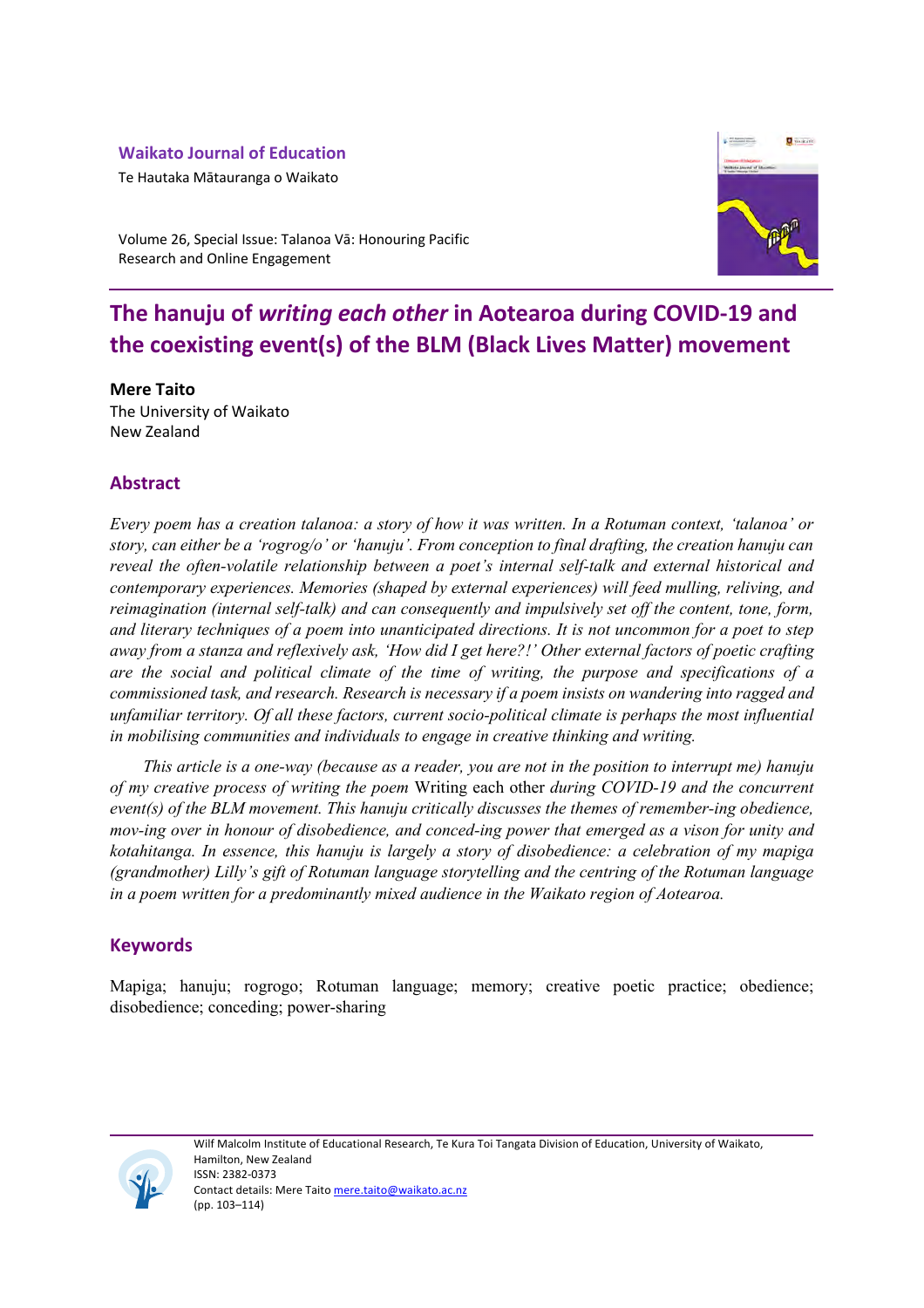#### on remembering

Both healing and transformation … become crucial strategies in any approach that asks a community to remember what they have decided unconsciously or consciously to forget.

#### on writing

… writing is employed in a variety of imaginative, critical, and also quite functional ways.

#### on creating

Creating is about channelling collective creativity in order to produce solutions to Indigenous problems.

#### on imagining

Imagination enables people to rise above their own circumstances, to dream new visions and to hold on to old ones.

(Linda Tuhiwai Smith, Smith, 2012)

### **Introduction**

#### 1. A call to power-share

Hanuj!

#### Storyteller's call to attention!

Mā!

#### Audience's heeding reply!

Every hanuju begins with a call marking the commencement of a story. My mapiga Lilly taught me this. She taught me to say 'Mā!' with my mouth wide open and with feeling. The call feels ceremonial and maybe because the art of hanuju in a Rotuman context *is* ceremonial. As a child, this call released happy goosebumps on my arms and neck. It was a call to be still. It was a call to imagine. It was a call to hear again and again how Kirkirsasa saved her village by hypnotising the hungry giant with her tattooed armpits. It was a call to 'idolise' and to 'want to be' this Rotuman style Wonder Woman with the patterned kirkiri (armpits). Story and children possess a solid and loyal relationship which we, as Pacific peoples, are all privy to.

As an Indigenous/Rotuman/diasporic/adult/creative/writer in Aotearoa reading and thinking about the many applications of talanoa and vā (Baice et al, 2021; Fa'avae et al, 2016; Halapua, 2007; Johansson Fua, 2014; Manuatu, 2000; Vaioleti, 2006), I now conceive that this call was my mapiga's way of setting relational boundaries between us. *She* was the storyteller. *She* controlled the narrative. *She* decided whether we should sit on a mat or gather under *her* mosquito net and on *her* kapok mattress. *She. Was. The. Boss.* However, she was *not* a 'bossy' storyteller. While *we* were on the receiving end of her power, we did not feel overpowered and subordinated by her. Of course, *we* were expected to *listen* but we were also allowed the freedom to engage as an audience and contribute to the flow of the narrative. We could ask her to repeat Kirkirsasa's armpit-slapping dance and she would oblige. *She controlled* and simultaneously allowed us *to share* the control of the hanuju. We storied organically in tandem. In a way, power was neither hers nor ours: it commuted fluidly from her storyteller space to our listener spaces. Our vā between mapiga and ma'akiga (grandchildren) was healthy and stable: filled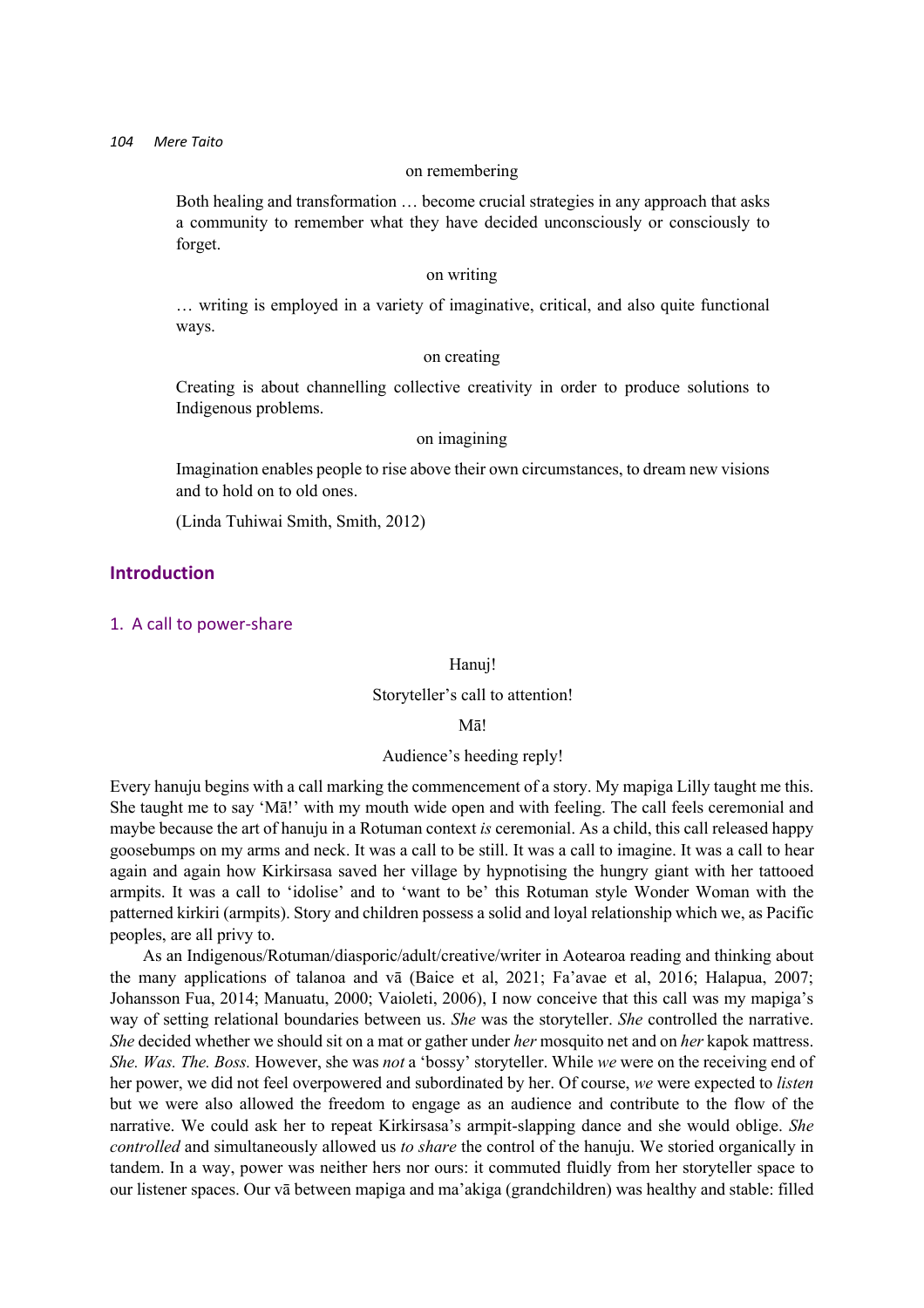with hanisie (love) and nurturing. Real-time synchronous orality is conducive to this type of powersharing.

#### 2. The tumultuous birth of a poem

By contrast, a delayed-time asynchronous written hanuju upsets this power-sharing. Unlike my mapiga's rogrogo, my stories and thinking through the medium of poetry have no 'live' audience. I do not have the responsibility of nurturing relationships as I write (Why do I suddenly feel vulnerable writing this? Why do I feel like this statement would upset my mapiga? Do I care? I think I do.). As a creative writer, I negotiate meaning not through power-sharing nor do I 'seek permission and validation' to story but rather through reflexive self-talk (Caetano, 2017) and the influence of external factors such as the social and political climate of the time of writing (cue COVID-19 and the Black Lives Matter (BLM) Movement), the purpose and specifications of a commissioned task, and mostly literary research. It is not unusual to find the likes of us overstaying in our writing nooks constructing meaning the way we see fit. Bugger the audience (some audiences at least). We do not demand nor actively seek out a relationship of reciprocity with our readers. We ask for nothing. If anything, we often ask to be 'left alone'. We write for ourselves (and others should they ask) in order to make sense of the fractured world we live in. We do not write to please: we write to survive. We are painfully selfish and solitary creatures.

But are we really?

This paper is a non-reciprocal, one-way critical hanuju of the writing of *Writing each other*. From a 'selfish' vantage point, *Writing each other* ironically seeks to celebrate and honour my mapiga Lilly's contribution to my creative writing persona (Part II), create space and visibility for the Rotuman language in the spirit of disobedience (yes, we can be this too on many amp levels) (Part II), and push unequivocally for the conceding of power in the pursuit of unity and kotahitanga (Part III). This paper is a creation talanoa of the tumultuous birth of a poem. To clarify further, the application of 'talanoa' or hanuju is presented here as a socio-cultural practice of story-telling rather than a research methodology.

### **An offering for kotahitanga**

#### 1. Stab it with a rusty pin

*Writing each other* was an offering for Creative Waikato's Kotahitanga United Through Creativity project: a commissioned initiative that involved the participation of a range of artists in the Waikato whose work aimed "to spark crucial conversations against racism and fuel the narrative for kotahitanga" (Wilson, as cited in Kotahitanga Gallery, n.d, para 3). Vaughan Rapatahana, Aotearoa anthologist, poet and prolific writer (New Zealand Society of Authors, 2015), invited a number of poets in the Waikato region in early June 2020 to respond to the theme of kotahitanga: a tikanga Māori value, which means "unity, togetherness, solidarity, collective action" (Moorefield, 2003). The equivalent of kotahitanga in Rotuman is teag'esea*:* to be together, to work together towards a singular, collective goal.

In early June, our COVID-19 and BLM inflammations of disparity were at the fore of our collective consciousness. Our shared habit of seeking the lifelines of literary art, or any art for that matter, is especially marked during times of unrest. It is hardly surprising, therefore, that the purposeful (Fernández-Giménez et.al, 2019; Justice, 2018; MacDougall, 2014; McCabe, 2019; Ragatahi o te Pene, 2019; Scanlan, 2017; United Nations, 2014; Welford, 2020) and therapeutic nature of poetry (Baker & Mazza, 2004; Obiechina, 2002) and other genres of creative literature (Larsen, 2015; Parssinen, 2020; Wosu, 2018) have been widely recorded. It is now August, as I write, and the wounds of disparity are still far from scabbing over, if ever at all. Fires of dissent have been lit yet again for Jacob Black in Kenosha, Wisconsin (Guarino et al., 2020) and here in Aotearoa, Auckland City (New Zealand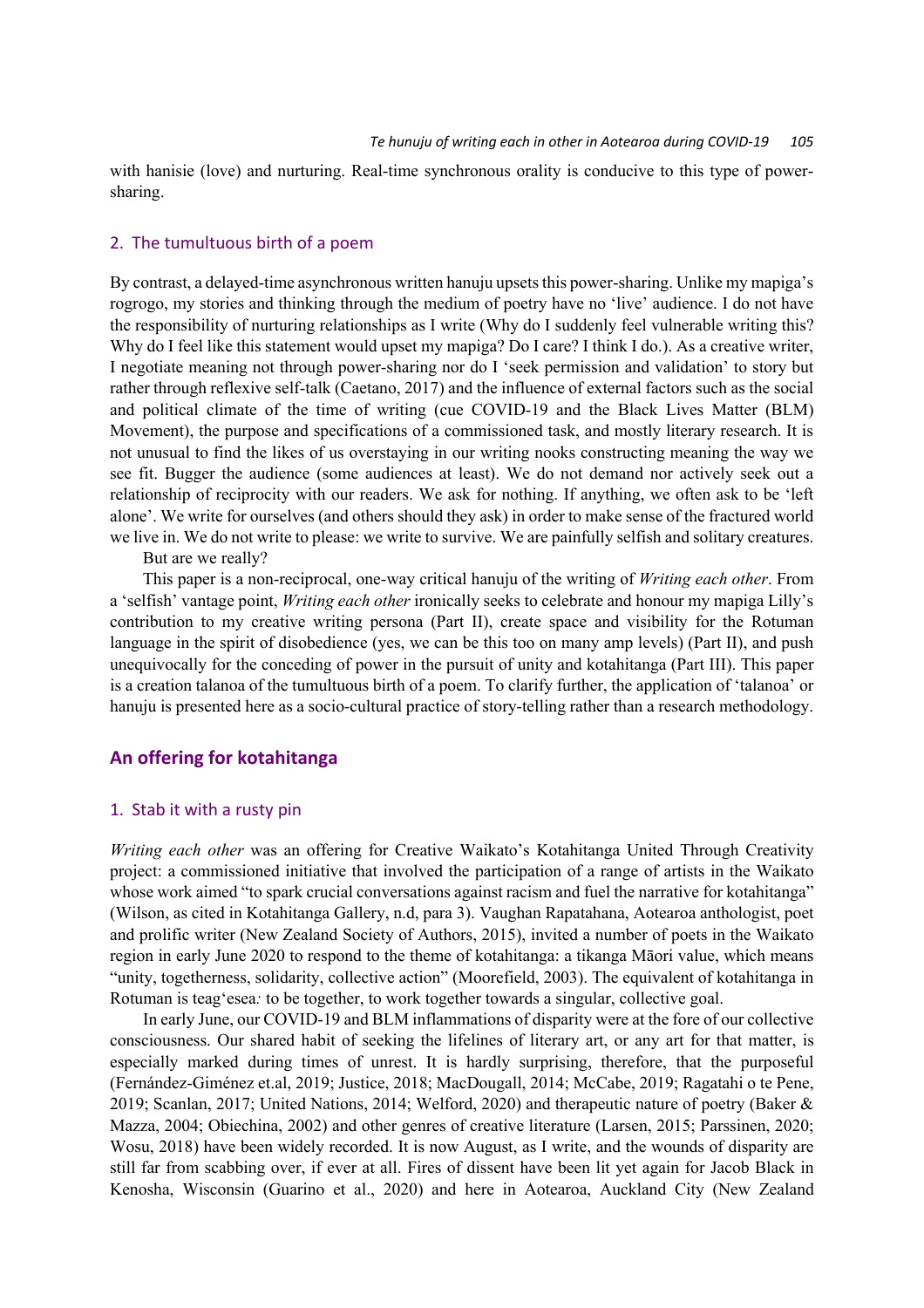Government, 2020) has moved back to Alert Level 3. Picture a hard angry boil. Now be brave, if you will, and stab it with a rusty pin.



#### Figure 1. **The landing page of the Kotahitanga Gallery website.**

#### 2. The think-wait-think-wait-write process

I accepted the invitation and then purposefully walked away from my computer. I walked away to clear the exit doorway of creative ideas in my head for the arrival of *something*. The often-serendipitous nature of creative construction and the embodied storage of life experiences (Amacker, 2019) mean that creative writers have the luxury of thinking and waiting for *something* to *arrive*: an anchor point from where we can leap off and lose ourselves in the process of wielding creative knowledge. Wendt (as cited in Hereniko, 2006, p. 64) refers to this state of mind as being "in the zone" and "in a high". I had had enough material percolating in my consciousness from COVID-19, the BLM movement, and my life as a diasporic/indigenous/Rotuman Islander/daughter/teacher/creative writer living in Aotearoa to craft *something* in time for the June 19<sup>th</sup> deadline.

I walked away for clarity. I walked away to think-wait-think-wait. I walked away to chide myself for accepting this invitation. What could I possibly say about 'unity' or perhaps the 'facade of unity' that has not already been said in this country? My internal self-talk at this point was terribly unsure and muffled.

### **The something: Writing each other (***I***,** *II***,** *III***)**

#### Part I – remember-*ing* my obedience of learning

*Writing each other\** arrives in three parts and begins with an imaginary meeting. I am sitting at an imaginary table facing obedience: a 'virtue' that accurately characterises my history of tertiary learning. Creative writers are notorious for dragging up memories that are not yet ready to be aired, let alone dustbeaten with a truth stick in the harsh sunlight of scrutiny. In *Writing each other*, my recollections are overdue for an airing and do not cower at scrutiny.

\*Lines have been numbered for easy referencing.

*I*

- 1. you have shown me 'your' literary-ness
- 2. since forever
- 3. in the Norton anthology of poetry
- 4. from the feet of kai valagi teachers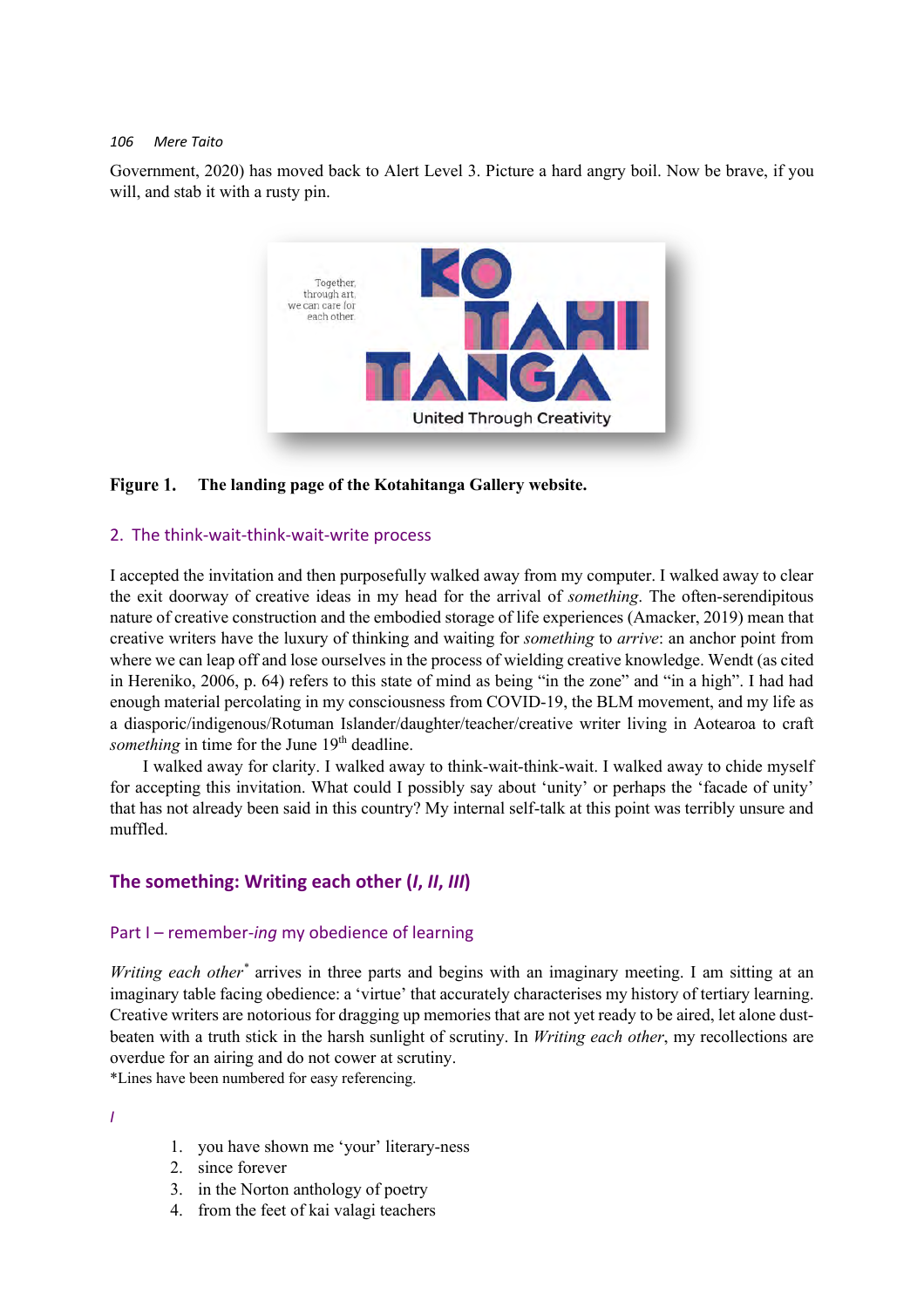- 5. swaying on the unconventional relationship
- 6. of Lear's 'Owl and the Pussycat' (Lear, 1993p. 750).
- 7. i have swallowed your personifications and metaphorical loads,
- 8. fastened your meter and rhyme behind my ears like a hearing aid,
- 9. lathered my pages with modernist playfulness and ambiguities.
- 10. this was how to 'make it' into your literary canon, you said.
- 11. be mysterious. show don't tell. release the visceral goddess.

I first heard and witnessed the reading of Edward Lear's *The Owl and the Pussycat* (Lear, 1983, p. 750) in a second-year undergraduate literature class at USP (University of the South Pacific) in Suva, Fiji. It was 1993 and I was 20.

O lovely Pussy! O Pussy, my love, What a beautiful Pussy you are, You are, You are! What a beautiful Pussy you are!

I fondly remember Jane Ricketts leaning sideways to the left like the tower of Pisa as she performed Lear's classic. She wrung her hands as the love affair of Owl and Pussycat fell from her mouth; her right heel was raised slightly off the ground. Ricketts, who is now my forever default jolt for the remembering of Lear's rather unusual love story, was an engaging poetry-reader-performer. On the desk in front of me was the *Norton Anthology of Poetry*, *3rd ed.* (Lear, 1993), the prescribed text for LL205 Poetry. Although I did not connect with many of the poets in the anthology, except perhaps Brooks, Walcott, Dickinson, and Plath, I quickly acclimatised to lugging this cumbersome text around campus with an inflated sense of importance.

I did not 'English-learn in moderation' at USP where my formal training of the creative and literary arts began in the nineties. I gobbled in spurts and dribbled like the novice scholar that I was. I learnt to read and write literary criticisms in English, and unwittingly subscribed to the thinking that the critical study of Shakespeare's work was a mark of prestige. I learnt as I was told.

We were learners preoccupied with the merits of creative *literary fiction*, as opposed to oral and popular fiction. Students like me with literature and language majors (LLs) were chaperoned into the exclusive canons of Pacific prose and poetry (LL100 Intro to Literary Studies: Pacific, LL102 Pacific Literatures in English), Victorian prose (LL204 Prose Fiction), Shakespearean playwriting (LL301 Dramatic Literature), and post-colonial writing (LL306 New Literatures in English) to familiarise ourselves with the unsaid rules of 'literary excellence'. For example, I learnt to accept that a prosaic work which was more character-based as opposed to plot-based, was more deserving of the literary fiction tick of approval. These exclusive literary posses were tight and inaccessible to plot-based popular fiction writers and practitioners of oral storytelling such as the fagogo (Samoan), and hanuju (Rotuman). I consumed my 'diet' of Indigenous and Western literary fiction, which included the likes of Wendt, Hau'ofa, Thaman, Sipolo, Thomas, Hereniko, Kafka, Bronte, Dickens, Stoker, Brecht, Fugard, Ibsen, Naipaul, Achebe, Desai, and Armah, with obedience: too high on literary sugar to feel unsettled about the gaping absence of plot-based Indigenous oral fiction. In the context of tensions surrounding text selection, Te Punga Somerville (2016, p. 189), inspires us to courageously perceive a classroom where "canonical and non-canonical text are *relational* rather than simply *competitive* or *incorporative*" and one which "has room for both".

If your literary studies classroom is reflective of such a relational space, thank you for your courage.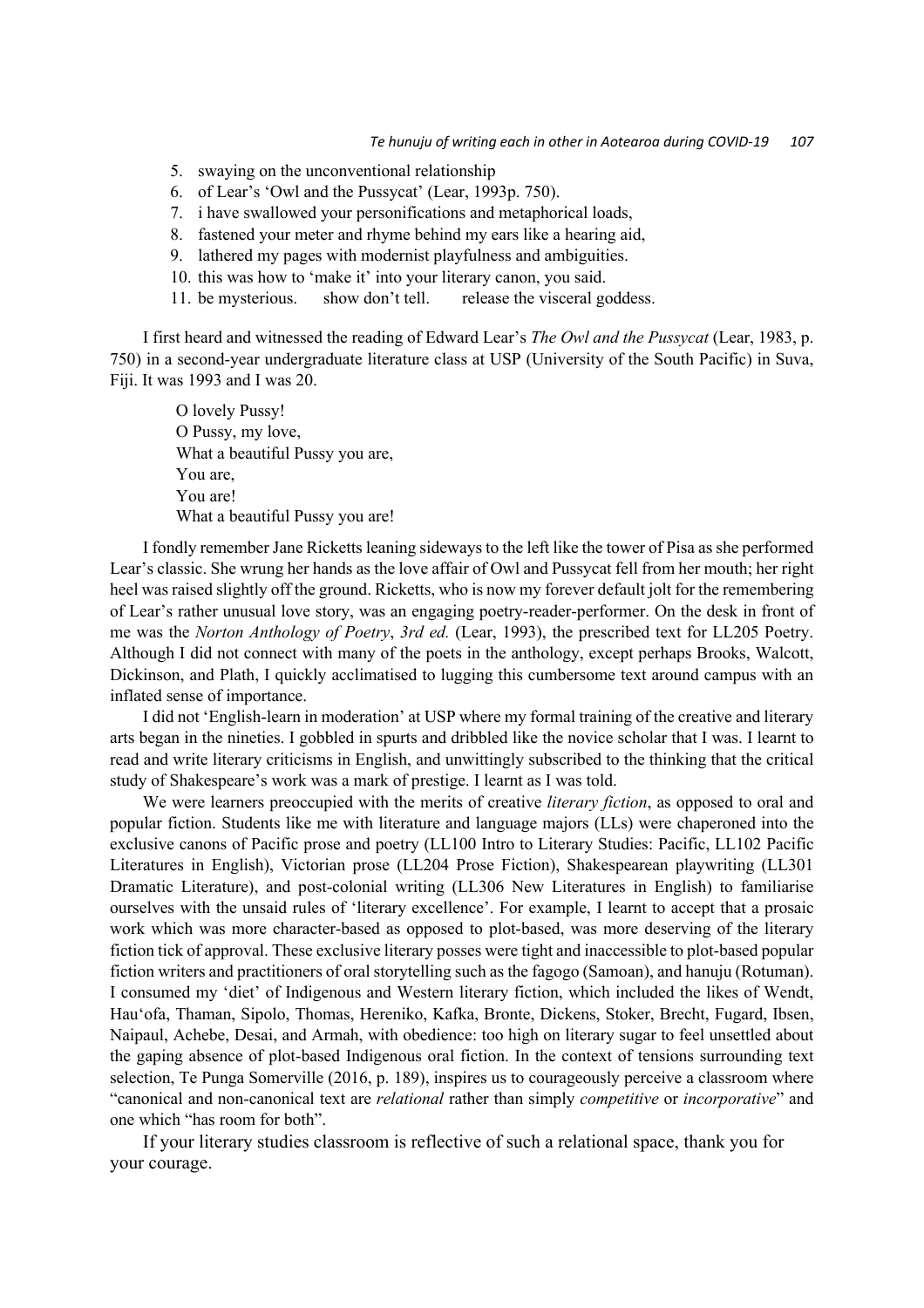

#### **Yellowed 27-year-old study notes on Brutus' virtue in a Signet Classic Julius Caesar**  Figure 2. **text.**

Holding obedience as a prerequisite for kotahitanga and teag'esea is problematic on so many levels. If unchecked and unchallenged, obedience can breed unity that is fragile and brittle. As a result, this 'facade' of unity can create organisational, educational, commercial, and governmental systems that purport to uphold humane values of inclusiveness, justice, and equity, when in reality, it fails miserably to foster all of the above. To illustrate, research on the lack of recruitment of Māori and Pasifika academics by Naepi (2019) and McCallister et al (2019) show that this trend is rampant in universities across Aotearoa, despite the promotion of Equal Employment Opportunities (EEO) values. In Part I, obedience is demonstrative and expository: a remember-*ing* rather than a celebration of learning.

#### Part II — mov-*ing* over in honour of disobedience

In sharp contrast, Part II does not rely on the memory of obedience nor does it take its form in the English language. As an Indigenous diasporic in Aotearoa, obedience for the sake of unity and harmony is not a virtue I aspire to. Besides, it has been 27 years since Lear's *Owl and the Pussycat* and quite frankly, obedience is rather overrated. In fact, the word 'obedience' disturbingly conjures for me, the image of a Colonial Sugar Refinery (CSR) sardar on horseback; he is whipping a plantation worker in the sugarcane fields of Wainikoro, a settlement in my hometown of Labasa in Fiji. In case you missed it, I associate 'obedience' with the exploitative regimes of colonialism and neo-colonialism. The weight on my shoulders, as I write, is noticeably heavy.

In Part II, I am not politely sitting at an imaginary table. I am standing: lifted up by my mapiga Lilly's ancestral mana instead. I am holding a bullhorn. Disobedience is beside me with three linguistic elements of poetic 'insolence'. These include the macaronic (Ramazani, 2015) use of the Rotuman language, the display of plot-based, discourse patterns of Rotuman oral storytelling, and the accidental inversion and bastardisaton of Lear's strange cat and bird love story. Unlike Pre-Part I and Part I, my reflexive self-talk had reached penetrative levels: restless and panting for a fight.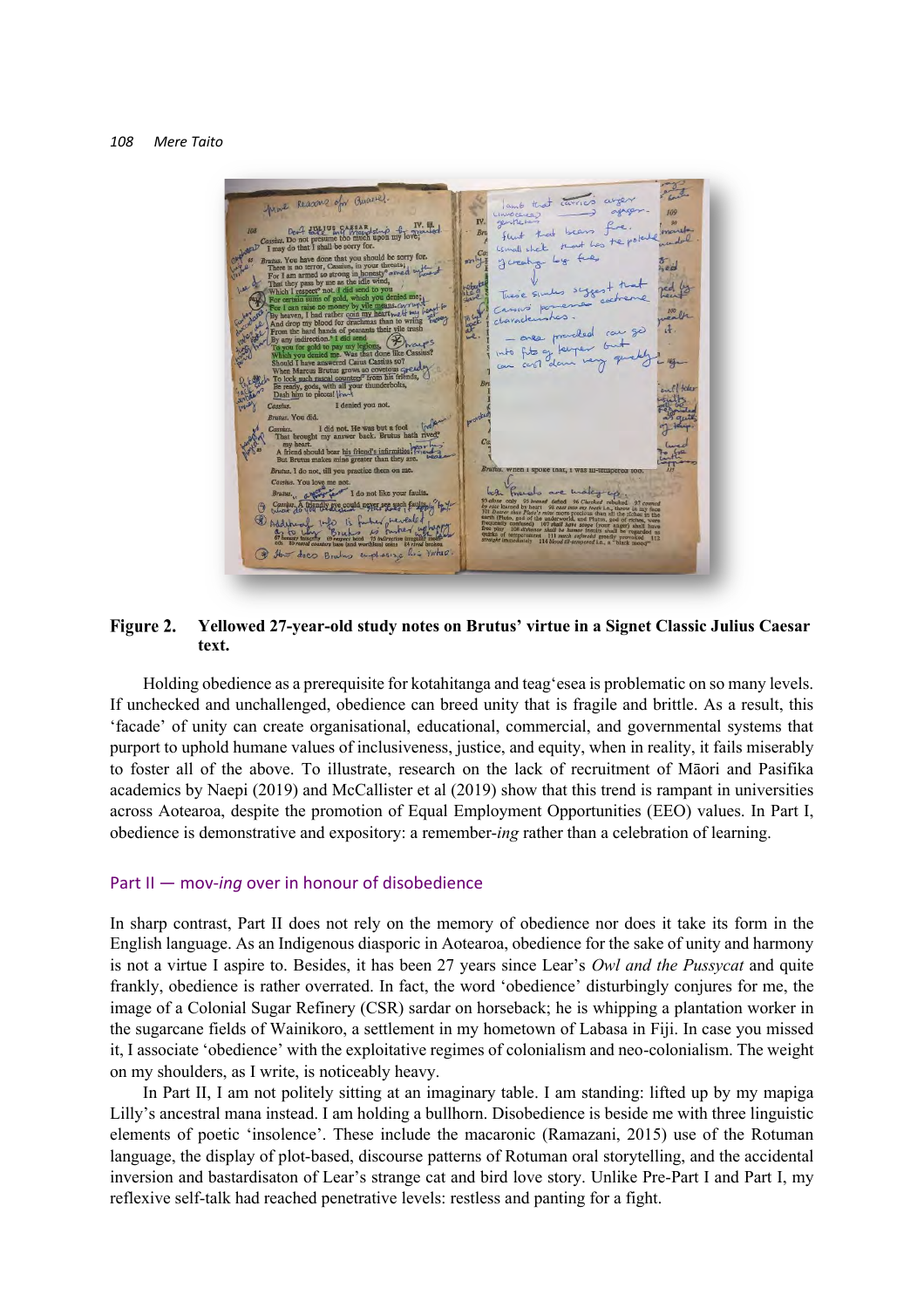|     |                                                       | <b>Translation</b>                                                              |
|-----|-------------------------------------------------------|---------------------------------------------------------------------------------|
| 1.  | now let me show you mine.                             |                                                                                 |
| 2.  | Hanuj!                                                | Storyteller's call to attention!                                                |
| 3.  | Mā!                                                   | Audience's heeding reply!                                                       |
| 4.  | Hanuj 'akia 'inosot ne noh 'e ta hanuet.              | Here is a story of a couple who lived at a place,<br>unknown.                   |
| 5.  | Ea fã ta on asa le Pusi ma as 'on han ta le<br>Ruru.  | It is said that the husband's name was Pussycat<br>and the wife's name was Owl. |
| 6.  | Inos te' kat noh 'oaf' oaf ra.                        | This couple did not have a happy marriage.                                      |
| 7.  | 'E te' ne terani, Pusi ma Ruru la haipeluag           | Every day, Pussycat and Owl would fight                                         |
| 8.  | 'e reko Ruru kaluag'en ma fāat on asa le              | because Owl was sleeping around with the honey                                  |
|     | Armea.                                                | eater, Rotuma Myozela.                                                          |
| 9.  | Iria rua la haipeluag 'e av ne 'amaha.                | They would fight while having breakfast.                                        |
| 10. | Iria rua la haipeluag 'e av 'ate ianina.              | They would fight while having lunch.                                            |
| 11. | Iria rua la haipeluag 'e av ne 'omoe.                 | They would fight while having dinner.                                           |
| 12. | Ma ta teranit, Pusi 'ea se Ruru,                      | So, one day, Pussycat said to Owl,                                              |
| 13. | 'Gou ravātia 'e haipeluga ma gou tä la<br>'ania 'äe'. | 'I am tired of fighting so I am going to eat you'.                              |
| 14. | Ma le Ruru kat re tärtär ra.                          | So, Owl wasted no time.                                                         |
| 15. | Ia fer mij pau se Armea ma haipeluag ta               | She flew very quickly to that Rotuman honey                                     |
|     | to'ak'äk fakapau.                                     | eater and the fighting stopped immediately.                                     |
| 16. | Ma iria rua noh 'oaf' oaf 'e te' ne ava               | And they lived happily ever after.                                              |
| 17. | ma tape' ma se le Pusi.                               | And so did Pussycat.                                                            |
| 18. | Ma tä'ma morea' ma öfse'ea.                           | And here the story ends.                                                        |
|     |                                                       |                                                                                 |

The Rotuman language is currently assessed as 'vulnerable' by the United Nations Educational, Scientific and Cultural Organisation (2017). The extent of this vulnerability demands critical analysis, but this is outside the scope of this paper so I will resist digressing. The macaronic use of Rotuman in Part II is measured and reactive to its UN status of vulnerability. Part II is the *centre* of the poem and has the lion's share of lines (Part I 11 lines (English), Part II 17 (Rotuman), Part III 4 (English)). It stands as an unremorseful act of resistance, defiance, and revival. The display of plot-based, discourse patterns of Rotuman oral hanuju (story) is also deliberate. These discourse patterns are the storyteller and audience's reciprocal codes of verbal conduct in the commencement of a hanuju (lines 13 and 14), and markers of narrative hook (Hanuj 'ạkia *…* line 15), character naming ('Ea fā ta on asa … line 16), plot progression (Ma … lines 23, 25, 27–29), and narrative closure (… tä'ma morea' ma ӧfse'ea *…* line 29*)*.

What is not intentional, on the other hand, is the injection of infidelity, quarrel, and the threat of devourment into the union of Owl and Pussycat (lines 18, 20–22, 24). I flipped Lear's version of avianfeline love and subjected it to a thorough knocking on its head. This seems counter-intuitive to the theme of kotahitanga and teag 'esea. What was *I* thinking?! Could it be that the natural prey-predator relationship between a bird and cat prevents me from softening to Owl and Pussycat sailing off into the sunset in little wee row boat? Growing up in Fiji, I have witnessed on many occasions mynah birds locked in the jaws of feral and domestic cats. Cat eats bird. Bird is fearful of cat. Bird and cat can never be lovers. What was *Lear* thinking?! Or is it because Rotumans have a penchant for narratives of blood and gore? Titifanua's (1995) collection of Rotuman stories titled *Tales of the Lonely Isles* seems to point

*II*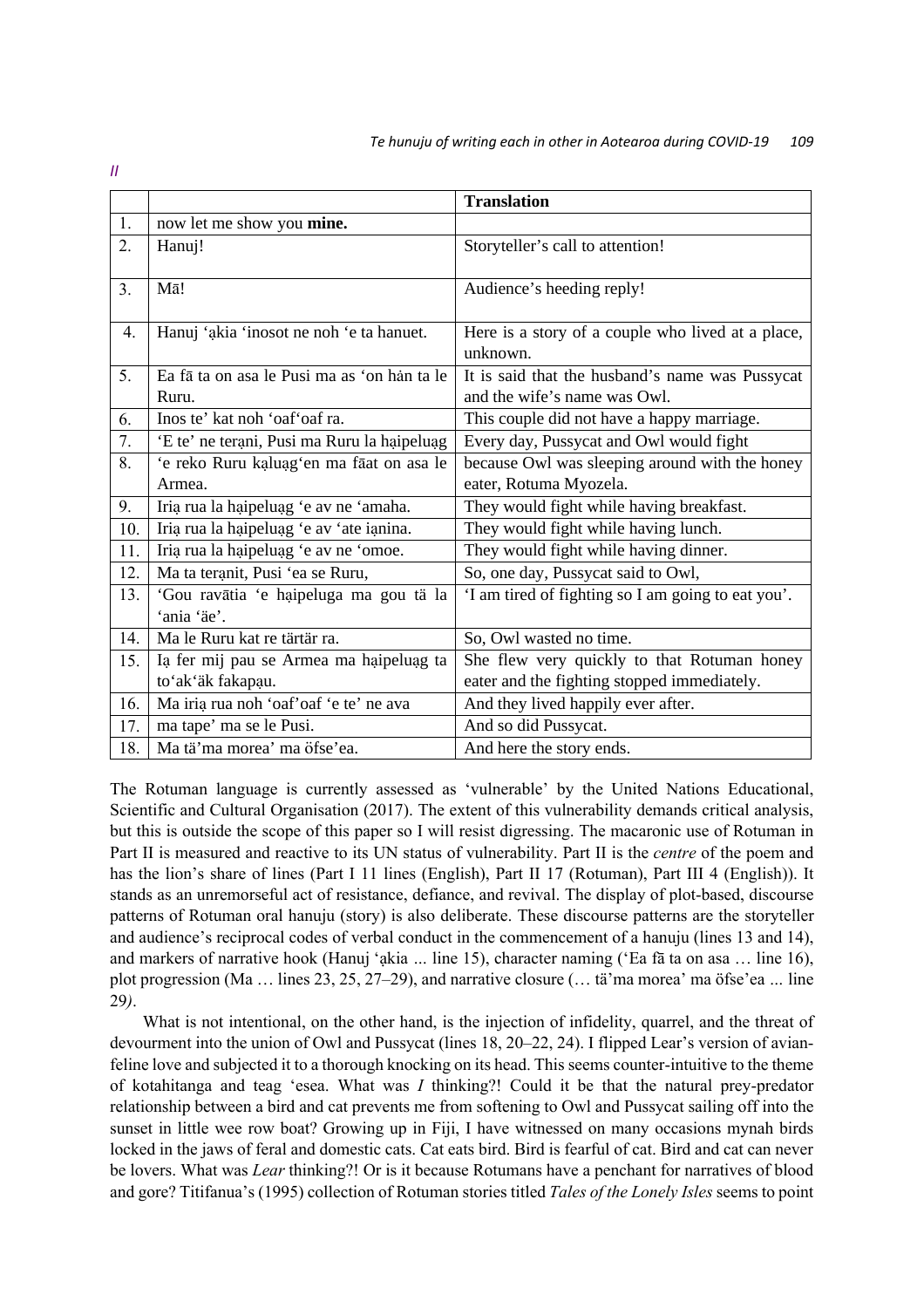to a 'narrative appetite' for carnage and butchery, which in a peculiar way, delights me to no end. Cannibalistic *atuas* (gods, devils) and giant-slaying heroines like Kirkirsasa are far more interesting than protagonists who sit in the shadows of themselves sipping tea. Whatever the reason, this serendiptious inversion felt suspiciously good.

To clarify, I centre Rotuman hanuju in Part II as *another way* of storytelling: not for the purpose of renouncing literary fiction. It is my way of *elevating* our 'other ways' of telling and knowing to the level of the written narrative. This act of elevation has resulted in the intentional embedding of hanuju within the frame of the poem. Even though I have a 'soft spot' for oral fictions, I am cautious about claiming that oral storytelling is *the* definitive form of the Indigenous narrative: it is *one* form, not *the* form. Indigenous storytellers also write; we have been scribing and writing for generations. In Justice's (2018, p. 35) description of Louise Edrich's work, we learn of the Ojibwe people who were "great writers from way back" and who "synthesised the oral and written tradition by keeping mnemonic scrolls of birchbark. The first paper, the first books". The Marsden-funded research *Writing the New World* (2020) led by Alice Te Punga Somerville is also essential testament to the long-held practices of writing for Indigenous storytellers. My creative mind warms to the idea that centring, elevating, and embedding (like the Ojibwe people) are creative strategies of address, that can be aimed at the English language and its contemporary literary forms to call out: 'Oi! *U'tutuf* (Move over)! My language and stories are here.'

### Part III—conced-*ing* (because it is the right, not the obedient thing to do)

A call to 'move over' brings us to the issue of conced-*ing*: letting go of power, shifting power, returning power, and sharing power. A precursor to concession is the sincere recognition of suffering and loss, and the genuine commitment on the part of mainstream and governing groups to address lasting repercussions of historical harm, at all levels of society. In the context of kotahitanga and teag 'esea, what do recognition and commitment look like? Here is a summarised list.

- Nurture empathy for the oppressed and marginal.
- Be an ally.
- Foreground their histories.
- Learn their histories.
- Hear their languages.
- Foreground their ways of knowing.
- Learn their ways of knowing.
- Advocate these histories, languages, and ways of knowing in workplaces, classrooms, hospitals, courtrooms, parliaments, ministerial agencies, and any other social, political, and economical spaces where people gather to achieve common goals.
- Make room.
- Move over.
- Rewrite polices and legislations to shift the balance of power.
- Return illegally appropriated possessions.
- Concede.

These affirmative actions are condensed in the lines '… learn to write '**me'** as I have learnt to write '**you**' (line 32 and 33). Form-wise, Part III's brevity is deceptive of the scale of work required for the achievement of kotahitanga and teag 'esea at all levels of society.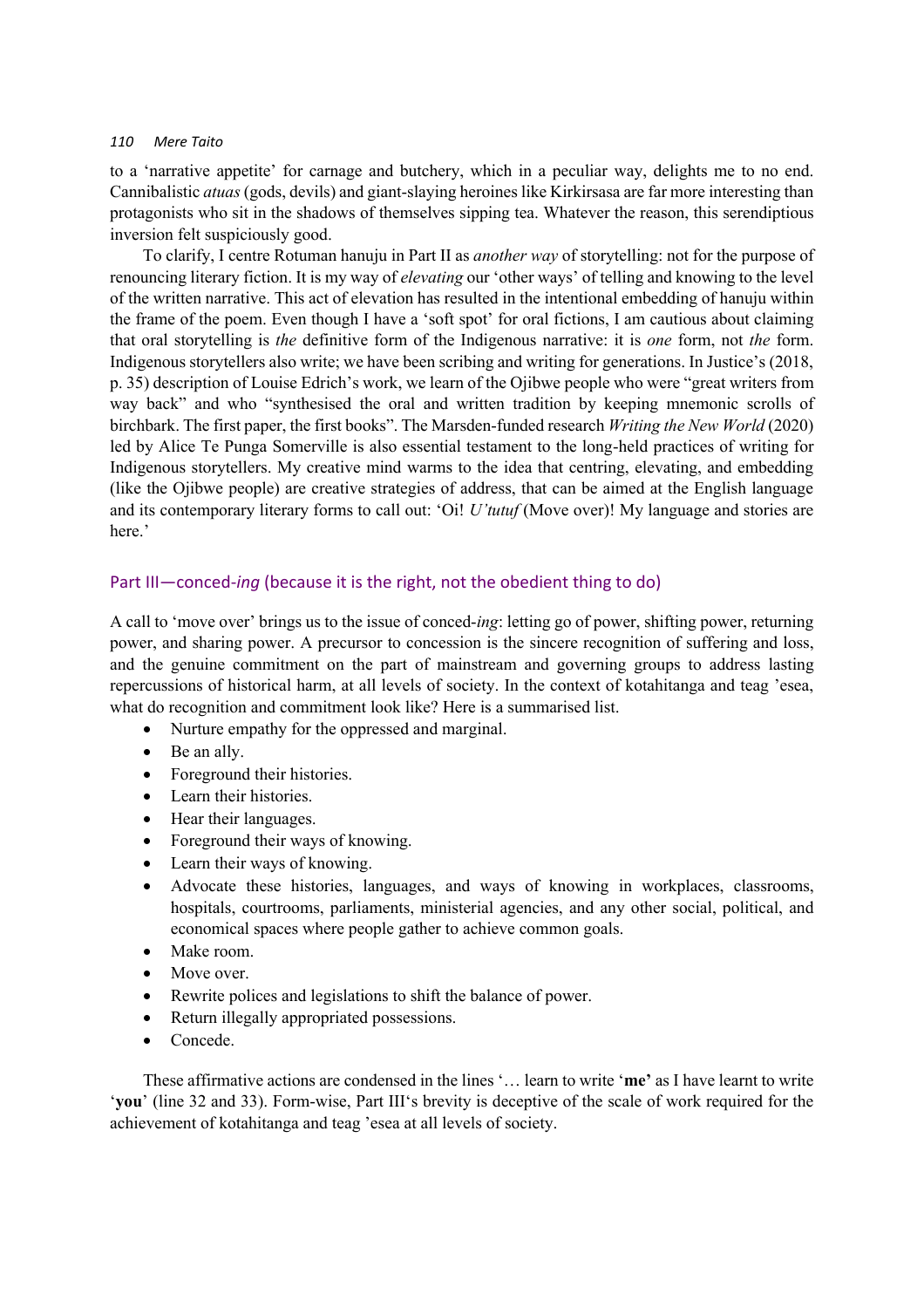- *III*
- 1. it is my hope
- 2. that sooner rather than later
- 3. you will learn to write 'me'
- 4. as I have learnt to write 'you'.

I consider conced-*ing* power and redressing the consequences of historical harm as an uncorrupted and therefore pure form of kindness. This is the version of kindness I prefer—the difficult one: the one that demands sleeve-rolling and deep reflection by everyone, especially mainstream and governing cultures. The media-spouting type of kindness that is, 'be kind to one another' is fickle and almost borders on insult and arrogance, despite its good intentions. To arrive at this conclusion, that is, a *something*, creatively processing the acts of 'remember-*ing'* my obedience of learning and 'mov-*ing* over' in the name of disobedience were necessary.

### **The full poem and all its parts (without translations)**

#### Writing each other

I

you have shown me **'your'** literary-ness since forever in the Norton Anthology of Poetry from the feet of kai valagi teachers swaying on the unconventional relationship of Lear's 'Owl and the Pussycat', p. 750, 3rd ed. i have swallowed your personifications and metaphorical loads, fastened your meter and rhyme behind my ears like a hearing aid, lathered my pages with modernist playfulness and ambiguities. this was how to 'make it' into your literary canon, you said. be mysterious. show don't tell. release the visceral goddess.

II

now let me show you **mine.** Hanuj! Mā! Hanuj 'ạkia 'inosot ne noh 'e ta hanuet. 'Ea fā ta on asa le Pusi ma as 'on han ta le Ruru. Inos te' kat noh 'oaf'oaf ra. 'E te' ne terani, Pusi ma Ruru la haipeluag 'e reko Ruru kạluạg'en ma fāat on asa le Armea. Iriạ rua la hạipeluạg 'e av ne 'amaha. Iriạ rua la hạipeluạg 'e av 'ate iạnina. Iriạ rua la hạipeluạg 'e av ne 'omoe. Ma ta teranit, Pusi 'ea se Ruru, 'Gou ravātia 'e hạipeluga ma gou tä la 'ania 'äe'. Ma le Ruru kat re tärtär ra. Iạ fer mij pau se Armea ma hạipeluạg ta to'ak'äk fakapạu. Ma iriạ rua noh 'oaf'oaf 'e te' ne ava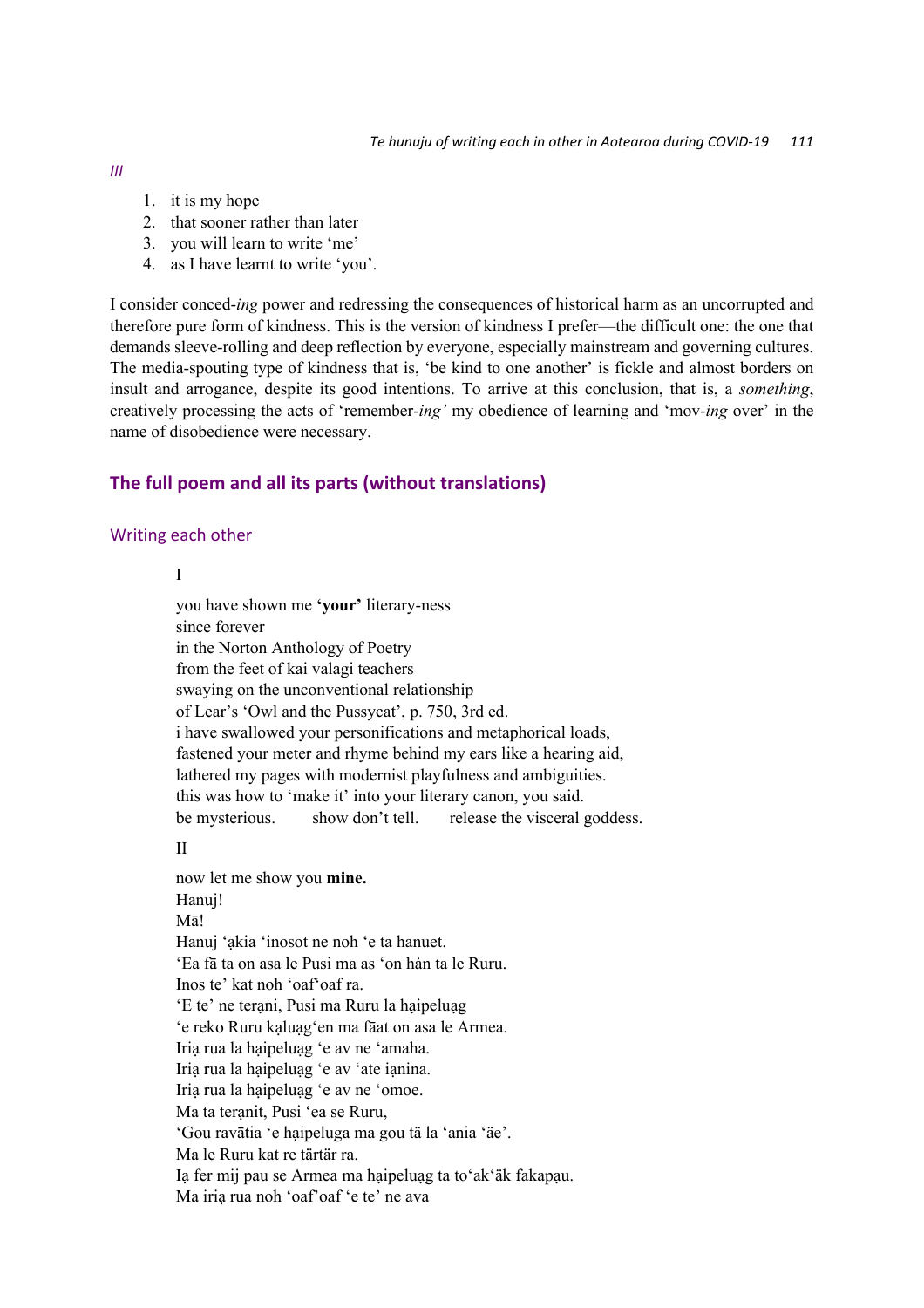ma tape' ma se le Pusi. Ma tä'ma morea' ma öfse'ea.

III

it is my hope that sooner rather than later you will learn to write **'me'** as I have learnt to write **'you'**.

### **Conclusion**

*Writing each other* was a commissioned poem for Creative Waikato's Kotahitanga United Through Creativity project. Within the socio-political environment of COVID-19 and the BLM movement, the mostly serendipitous process of writing *Writing each other* allowed me to dream a vision of kotahitanga and teag'esea. I gave myself up to the unpredictability of the creative writing process, trusting it to take me to unpremeditated spaces. I unconsciously rummaged through my memories of higher learning as I 'travelled', and dropped my haul into an imaginary candy floss machine to reveal the pure-spun sticky fluff of seemingly sweet and obedient years of Western tertiary conditioning. I sat in an imaginary meeting and watched Jane Ricketts do her thing with Lear's *The Owl and the Pussycat* and then I reached out to my mapiga's mana to deliver a mov-*ing* over protest in disobedient, Rotuman hanuju style. Acts of remember-*ing* and the call for mov-*ing* over have led me to the conclusion that kotahitanga can only be achieved through sincere and genuine conced-*ing* of political and social power, at all levels of society. This was the *something* that arrived in time for the deadline of June 19.

I would like to think that during the 14 days of the think-wait-think-wait-write process, I did not lose sight of who I was writing *for* nor *to*. COVID-19 and the BLM movement clearly marked the *for* and *to* in our universal awareness. This distinction enabled me to engage in the creative writing process as both a practitioner as well as a reader-consumer. I was not only writing to meet a deadline: I was writing because, like many during the periods of COVID-19 lockdown and recent resurgences of the BLM movement, I was a human hurting: distraught and angry at the ugliness of racism; dejected at the disparities of health, education, and employment experienced in our lockdown lives; fatigued at my multiple roles of home-school teacher, family cook, supermarket shopper, and university worker; and highly anxious at the proximity and presence of death in our communities. Poetry, as a form of cope literature, graciously gave me an out to sense-make during the crafting of *Writing each other*.

> Ma tä'ma morea' ma ӧfse'ea. And here the story ends.

Every hanuju ends with a call marking the end of a story, even tumultuous ones recounting the birth of a poem. My mapiga Lilly taught me this. She taught me to say 'Ma tä'ma morea' ma ӧfse'ea' with my mouth wide open and with gratitude. And don't forget the hanisie (love) she'd say. Always bring the hanisie. The hanuju experience is richer because of it.

#### **References**

Amacker, A. (2019). Surrendering to the now: Improvisation and an embodied approach to serendipity. *The Design Journal*, *22*(1), 1841–1851. https://doi.org/10.1080/14606925.2019.1595043

Baice, T., Lealaiauloto, B., Meiklejohn-Whiu, S., Fonua, S. M., Allen, J.M., Matapo, J., Iosefo, F., & Fa'avae, D. (2021). Responding to the call: Talanoa, va-vā, early career network and enabling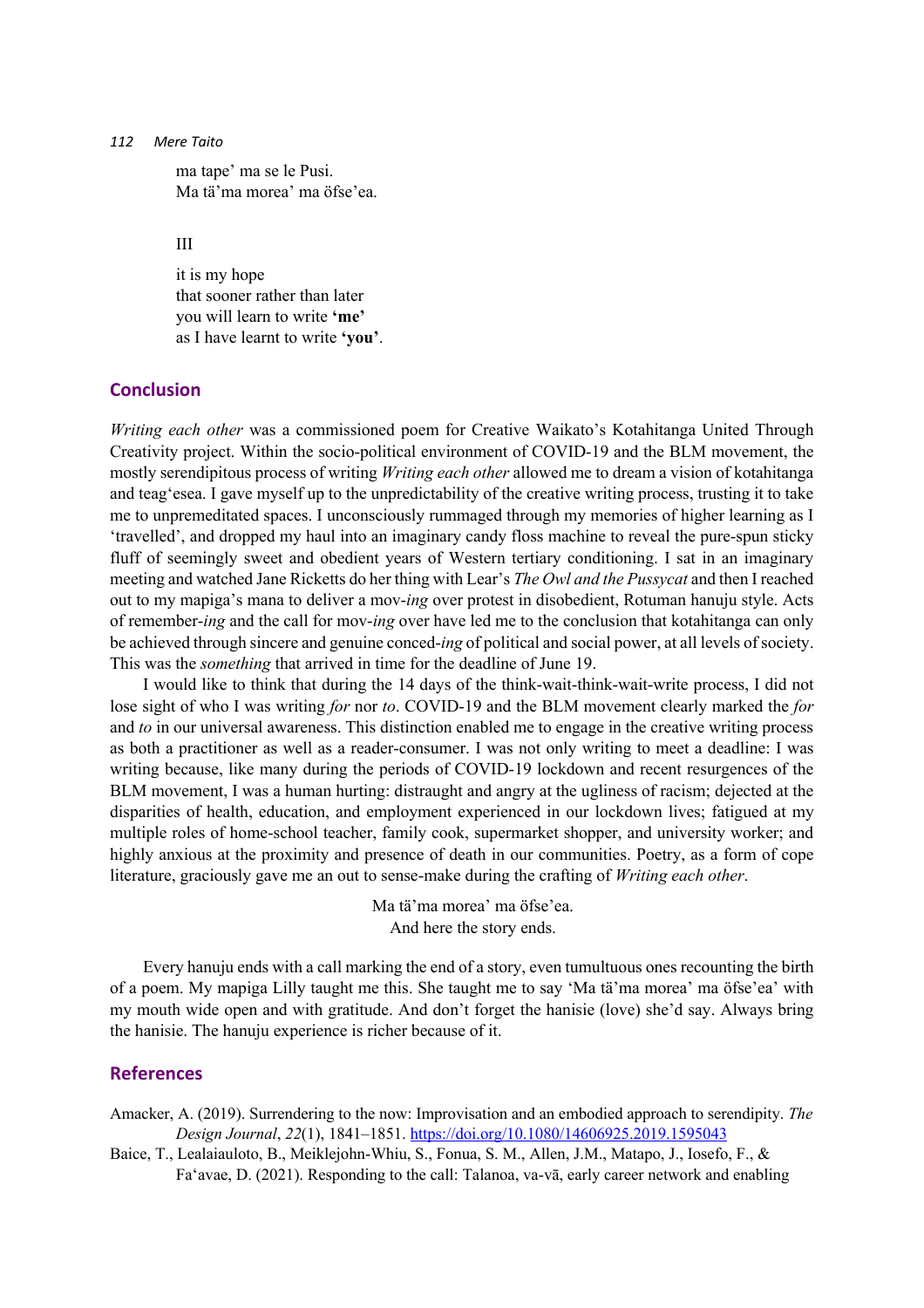academic pathways at a university in New Zealand. *Higher Education Research & Development, 40*(1), 75–89. https://doi.org/10.1080/07294360.2020.1852187

- Baker, K. C., & Mazza, N. (2004). The healing power of writing: Applying the expressive/creative component of poetry therapy. *Journal of Poetry Therapy, 17*(3), 141–154. https://doi.org/10.1080/08893670412331311352
- Caetano, A. (2017). Reflexive dialogues: Interaction and writing as external components of personal Reflexivity. *Sociological Research Online, 22*(4), 66–86. https://doi.org/10.1177%2F1360780417732956
- Fa'avae, D., Jones, A., & Manu'atu, L. (2016). Talanoa'i 'a e talanoa talking about talanoa: Some dilemmas of a novice researcher. *Alternative, 12*(2), 66–86. https://doi.org/10.20507/AlterNative.2016.12.2.3
- Fernández-Giménez, M .E., Jennings, L. B., & Wilmer, H. (2019). Poetic inquiry as a research and engagement method. *Natural Resource Science, Society & Natural Resources*, (*32*)10, 1080– 1091. https://doi.org/10.1080/08941920.2018.14864
- Guarino, M., Berman, M., Peiser, J., & Witte, G. (2020, August 26). 'My son matters': Jacob Blake's family calls for officer's arrest, peaceful protest. *Washington Post.* https://www.washingtonpost.com/nation/2020/08/25/jacob-blake-kenosha-police-shooting/
- Halapua, S. (2007). Talanoa: Talking from the heart. *SGI Quarterly*, 47, 9–10.
- Hereniko, V. (2006). Interview with Albert Wendt: Art, writing, and the creative process. *The Contemporary Pacific*, *18*(1), 59–69. https://doi.org/10.1353/cp.2005.008410.1080
- Johansson Fua, S. (2014). Kakala research framework: A garland in celebration of a decade of rethinking education. In M. 'Otunuku, U. Nabobo- Baba, & S. Johansson Fua (Eds.), *Of waves, winds and wonderful things: A decade of rethinking Pacific education* (pp. 50–60). University of South Pacific Press.
- Justice, D. H. (2018). *Why indigenous literatures matter.* Wilfred Lauriel University Press.
- Kotahitanga Gallery. (2020). *Kotahitanga: United through creativity*. https://kotahitangagallery.nz/
- Larsen, T. (2015). *The memoir and the memoirist: Reading and writing personal narrative.* Ohio University Press.
- Lear, E. (1983). The owl and the pussycat. In A. W. Allison, H. Barrows, C. R. Blake, A. J. Carr, A. M. Eastman, & H. M. English Jr (Eds.), *The Norton anthology of poetry* (3rd ed., pp.750–751). W.W. Norton & Company.
- Manu'atu, L. (2000). Kätoanga faiva: A pedagogical site for Tongan students. *Educational Philosophy and Theory*, *32*(1), 73–80. https://doi.org/10.1111/j.1469-5812.2000.tb00434.x
- McAllister, T. G., Kidman, J., Rowley, O., & Theodore, R. F. (2019). Why isn't my professor Māori? A snapshot of the academic workforce in New Zealand universities. *MAI Journal, 8*(2), 235–249. https://doi.org/10.20507/MAIJournal.2019.8.2.10
- McCabe, C. (2019). Introduction: The gymnast on the horizon. In C. McCabe (Ed.), *Poems from the edge of extinction: An anthology of poetry in endangered languages* (pp. 1–7). Chambers.
- McDougall, B. N. (2014). Putting feathers on our words: Kaona as a decolonial aesthetic practice in Hawaiian literature. *Decolonization: Indigeneity, Education & Society, 3*(1), 1–22.
- Moorefield, J. C. (2003). Kotahitanga. In *Te Aka online Māori dictionary*. https://maoridictionary.co.nz/search?idiom=&phrase=&proverb=&loan=&histLoanWords=&key words=kotahitanga
- Naepi, S. (2019). Why isn't my professor Pasifika? A snapshot of the academic workforce in New Zealand universities. *MAI Journal, 8* (2), 219–234. https://doi.org/10.20507/MAIJournal.2019.8.2.9
- New Zealand Government. (2020, September 4). *Alert system overview*. https://COVID19.govt.nz/alertsystem/alert-system-overview/
- New Zealand Society of Authors. (2015). *Vaughan Rapatahana*. https://authors.org.nz/author/vaughanrapatahana/
- Obiechina, E. (2002). Poetry as therapy: Reflections on Achebe's "Christmas in Biafra" and other poems. *Callaloo*, *25*(2), 527–558. https://doi.org/10.1353/cal.2002.0093